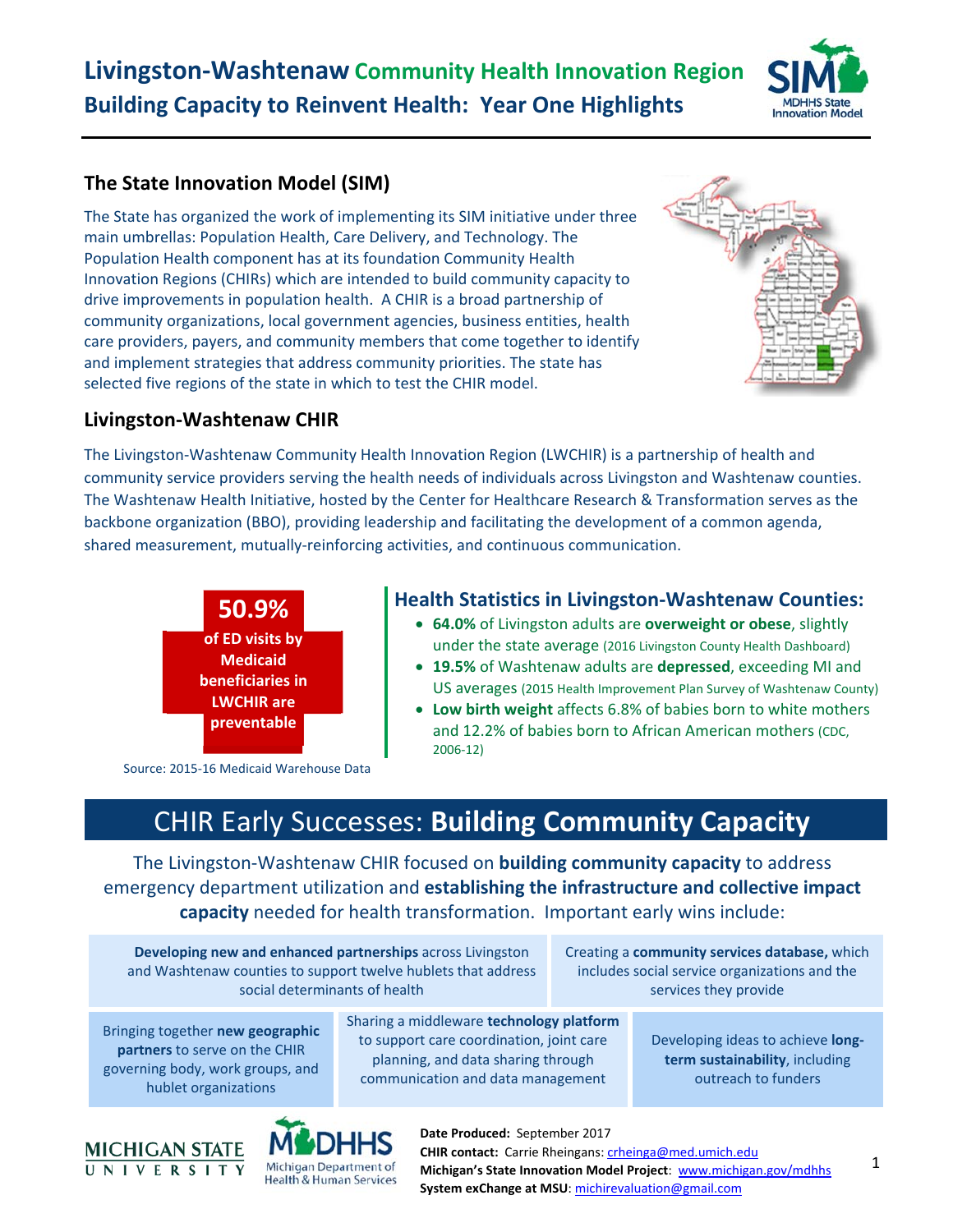## **Livingston‐Washtenaw Community Health Innovation Region Building Capacity to Reinvent Health: Year One Highlights**



**Early Success Spotlight**  **Developing New and Enhanced Partnerships** Across Livingston and Washtenaw Counties to Support Twelve Hublets that Address the Social Determinants of Health

#### **What was the challenge?**

Health care and social service agencies in the region often worked independently, each focused on their own clients' needs. Relationships between and among health systems and service organizations were informal. There was a lack of alignment in health and community resources that prevented effective referrals across agencies.

#### **How did the CHIR address this challenge?**

LWCHIR formed a centralized administrative hub to connect participants to hublets – partner agencies providing case management, a range of services, and linkages to more specialized service agencies. LWCHIR has twelve hublets geographically distributed across the two counties.

The BBO created opportunities for collaboration between the twelve hublets, resulting in ownership of roles and responsibilities. Group norms were established, and in‐person meetings involved deliberative relationship building activities. Organizational supports, such as meeting agendas and notes, kept committees on task as they co‐developed the consent and referral processes, and the clinical workflow with non‐hublet agencies. Meeting locations rotated between the two counties, and to remove barriers to participation, organizations were compensated by LWCHIR for their time.

#### **As a result, what has changed?**

The formal designation of an organization as a hublet has strengthened relationships between hublet organizations. Collaborative meetings have helped hublets have a better understanding of each organization's strengths and an increased knowledge of local resources. Care coordinating teams will expand from a single organization addressing participants' needs to collaborative efforts across each of the hublets.

#### **What lessons were learned?**

- Understand the different perspectives of those at the table.
- Address legal issues crossing different systems and organizations.
- Be intentional in relationship building.
- Support the time and work of organizations with financial incentives.
- Recognize and plan for time-intensive work.





**Date Produced:**  September 2017 **CHIR contact:** Carrie Rheingans: crheinga@med.umich.edu **Michigan's State Innovation Model Project**: www.michigan.gov/mdhhs **System exChange at MSU**: michirevaluation@gmail.com

#### *Strategies to promote stakeholder engagement:*

- *1. Communicate excitement for the work*
- *2. Facilitate meetings effectively*
- *3. Build strong one‐on‐one relationships with each stakeholder*
- *4. Compensate engagement*
- ‐ Interviews with CHIR Hublet partner and BBO Staff

#### **LWCHIR Hublets**

- Avalon Housing
- The Corner Health Center
- Home of New Vision
- Integrated Healthcare Associates
- Jewish Family Services of Washtenaw County
- **.** Livingston County Catholic Charities
- Livingston County Community Mental Health
- Michigan Medicine Complex Care Management Program
- Packard Health
- Saint Joseph Mercy Health System Complex Care Program
- Washtenaw County Community Mental Health
- Washtenaw Health Plan

*"Relationship development was the most important thing we did...This is something that can live beyond the SIM."*  ‐ BBO Staff Member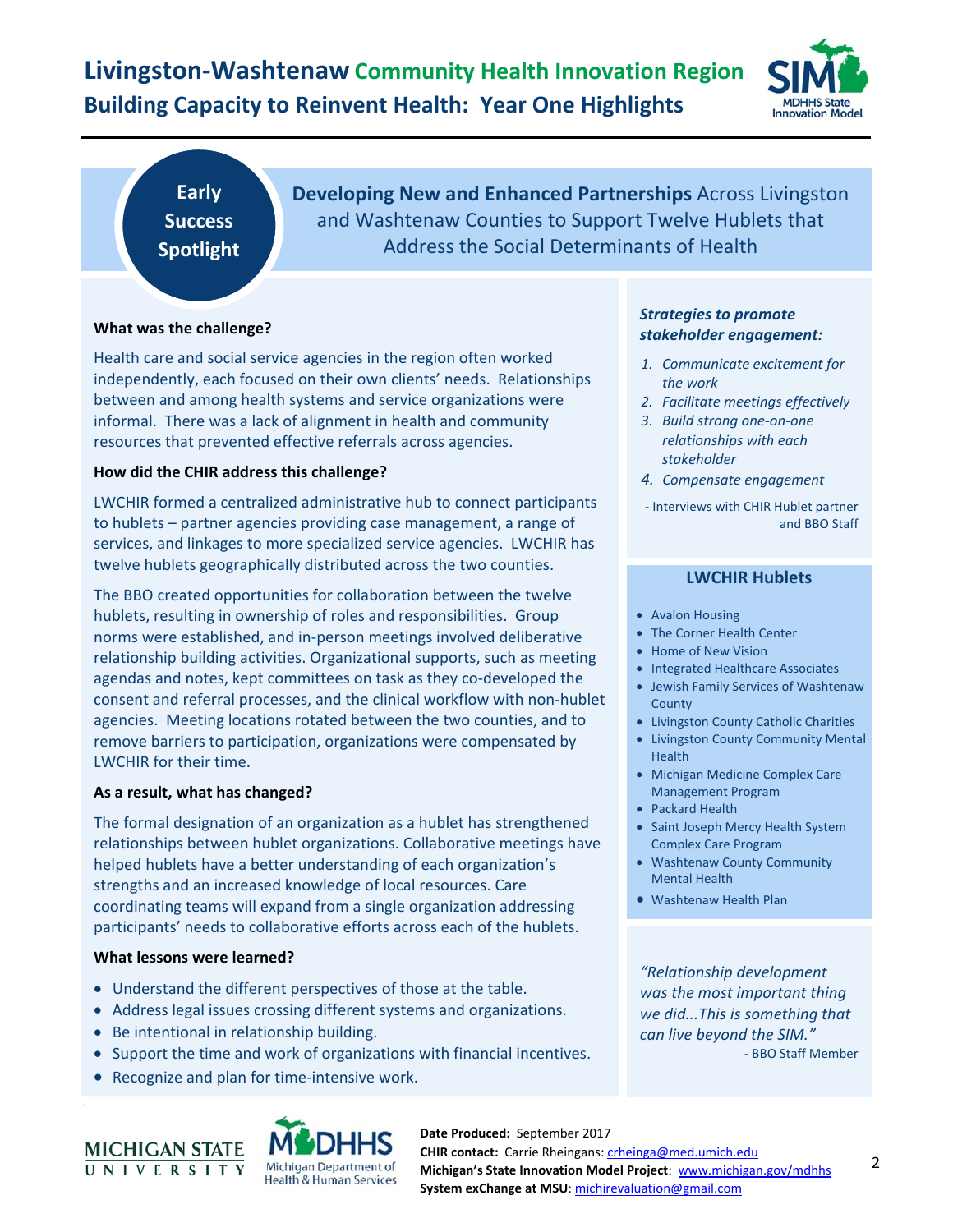## **Livingston‐Washtenaw Community Health Innovation Region Building Capacity to Reinvent Health: Year One Highlights**



### **Early Success Spotlight**

Sharing a Middleware **Technology Platform** to Support Care Coordination, Joint Care Planning, and Data Sharing through Communication and Data Management

#### **What was the challenge?**

Livingston and Washtenaw counties did not have a central electronic referral and pathway monitoring system for tracking health and social services received by community residents. Agencies, hospitals, and providers were not able to independently determine who was involved in participant care, but instead had to rely on participant self‐reports to verify services.

#### **How did the CHIR address this challenge?**

A series of in‐depth interviews were held with a wide range of stakeholders and community members to learn about their needs for care coordination, care planning, and information sharing. The need for a uniform system that all providers could use across systems became apparent. Following this process, the Data IT Committee vetted vendors and selected MiCare Connect based on its ability to:

- Share notes and contact information among care managers
- Assign a lead care manager to each participant
- Host participant care plans that all hublets can view and update
- Integrate into EHRs and be accessible via a web browser
- Support releases of information
- Collect assessment data

#### **As a result, what has changed?**

The IT platform has been developed and legal agreements for sharing data via the IT platform are under review. Once hublets implement data sharing, the IT platform will facilitate a shift in clinical workflow and a mental shift among agencies as care coordination is visible and documented. In particular, MiCare Connect allows for focused care coordination. It shares who else is involved in patient care at other agencies, facilitates easy contact of other providers, and makes care more visible so outcome monitoring is more easily accomplished.

#### **What are the lessons learned?**

- Address legal issues regarding sharing patient information.
- Plan for lengthy legal processes.
- Incorporate the diverse stakeholder needs into CHIR planning.



**Date Produced:**  September 2017 **CHIR contact:** Carrie Rheingans: crheinga@med.umich.edu **Michigan's State Innovation Model Project**: www.michigan.gov/mdhhs **System exChange at MSU**: michirevaluation@gmail.com

"The *IT platform is one of the greatest accomplishments since all of these organizations have their own medical record systems but this is the first IT platform, to my knowledge, that is across agencies."* ‐ Data IT Committee Member

*"Referrals are entered into our shared software platform and we choose from the pool those who match our niche...naming ourselves a lead hublet and we agree to be the quarterback, the lead agency, to care for them. I can contact others to care for needs that our agency does not address."* 

‐ CHIR Hublet Partner